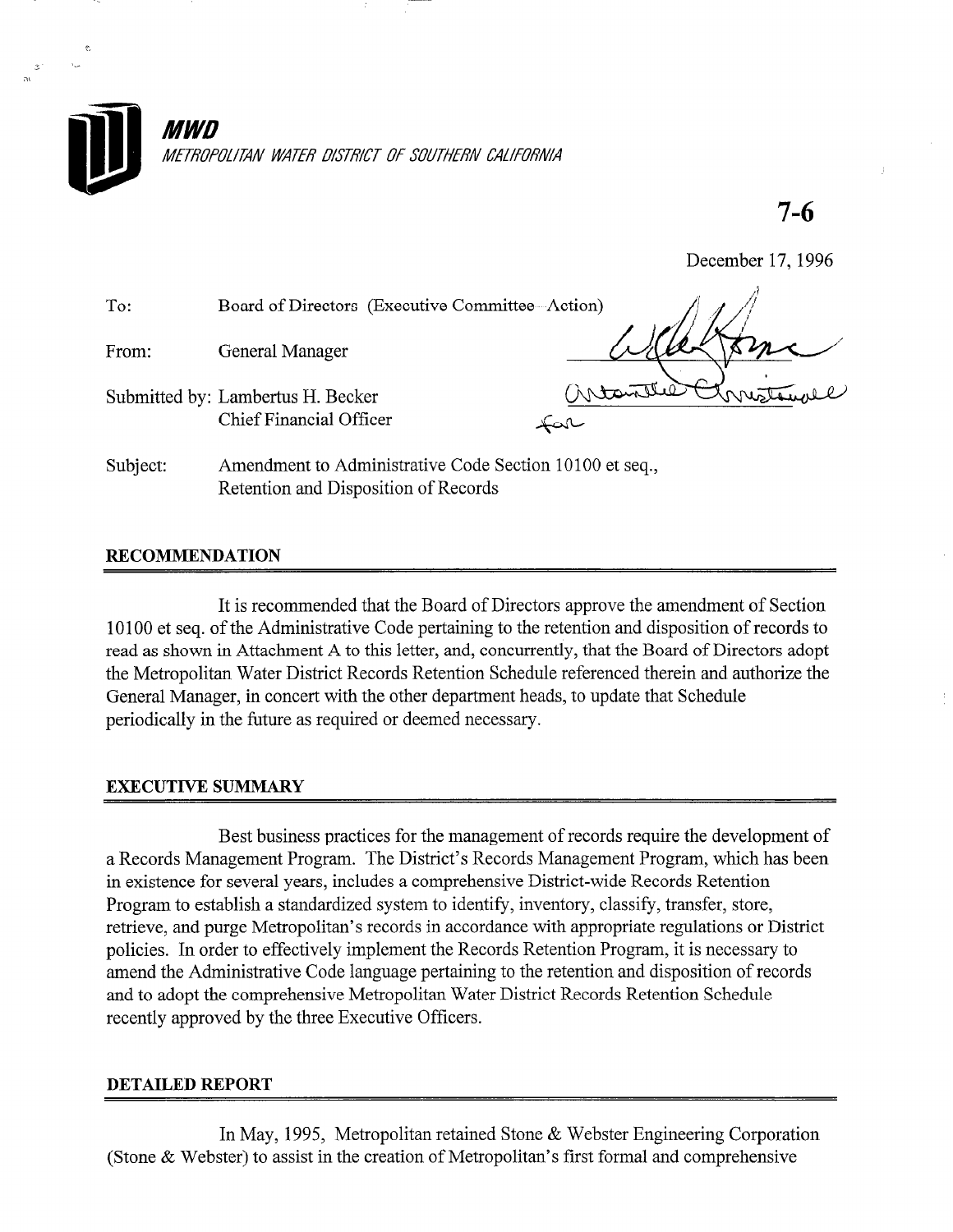Records Retention Program (RRP). One key deliverable from the RRP, namely, the Metropolitan Water District Records Retention Schedule, was recently completed and a final version, dated September 19, 1996, was approved by the General Manager, General Counsel, and Auditor. A copy of the approved schedule is available for review in the Office of the Executive Secretary.

In order to develop the new RRP, Stone & Webster, working with Finance and Business Services Division staff, conducted 138 interviews at 23 Metropolitan sites; completed a comprehensive inventory of records in central reference areas (which included 119,479 total inches of paper and hardcopy, electronic records, and 7,000 cubic foot boxes stored in off-site commercial records center); established a records classification system in accordance with records management industry standards; researched (in cooperation with General Counsel staff) citations that provide the legal record requirements by jurisdiction, agency, and sub-agency; created a records management computer application; and developed policies and procedures to implement and maintain the RRP. Additionally, the consultants are training staff records coordinators at a detail level and will train senior management at an overview level on the RRP.

Sections 10100 through Section 10105 of the Administrative Code govern Metropolitan's records retention efforts. The current Administrative Code language lacks comprehensiveness and is outdated, particularly in the area of the recording medium used by the District. To facilitate the effective implementation of the RRP, the Administrative Code should be amended to include recommended policies and procedures derived from Stone & Webster's study. Moreover, the Metropolitan Water District Records Retention Schedule, which is a key component of the RRP, should be incorporated by reference into the new Administrative Code language concurrent with adopting the other proposed changes. The Schedule will guide the organization in actual retention and disposition of records in the future. The Schedule will be reviewed at least annually in the future and updated for necessary changes whenever appropriate. Such changes will be approved by the General Manager, acting in concert with the General Counsel and Auditor. A copy of the new proposed Administrative Code language is shown at Attachment A. Differences between the proposed language and the existing Administrative Code provisions are shown in Attachment B.

The best business practices for the future management of Metropolitan's records have been developed by a consultant's team of information technology, legal, and records management specialists working in conjunction with District staff. The proposed modifications of the District's record retention practices are consistent with Metropolitan's current management practices, whereby each Department Head has custody and responsibility of existing records in their control.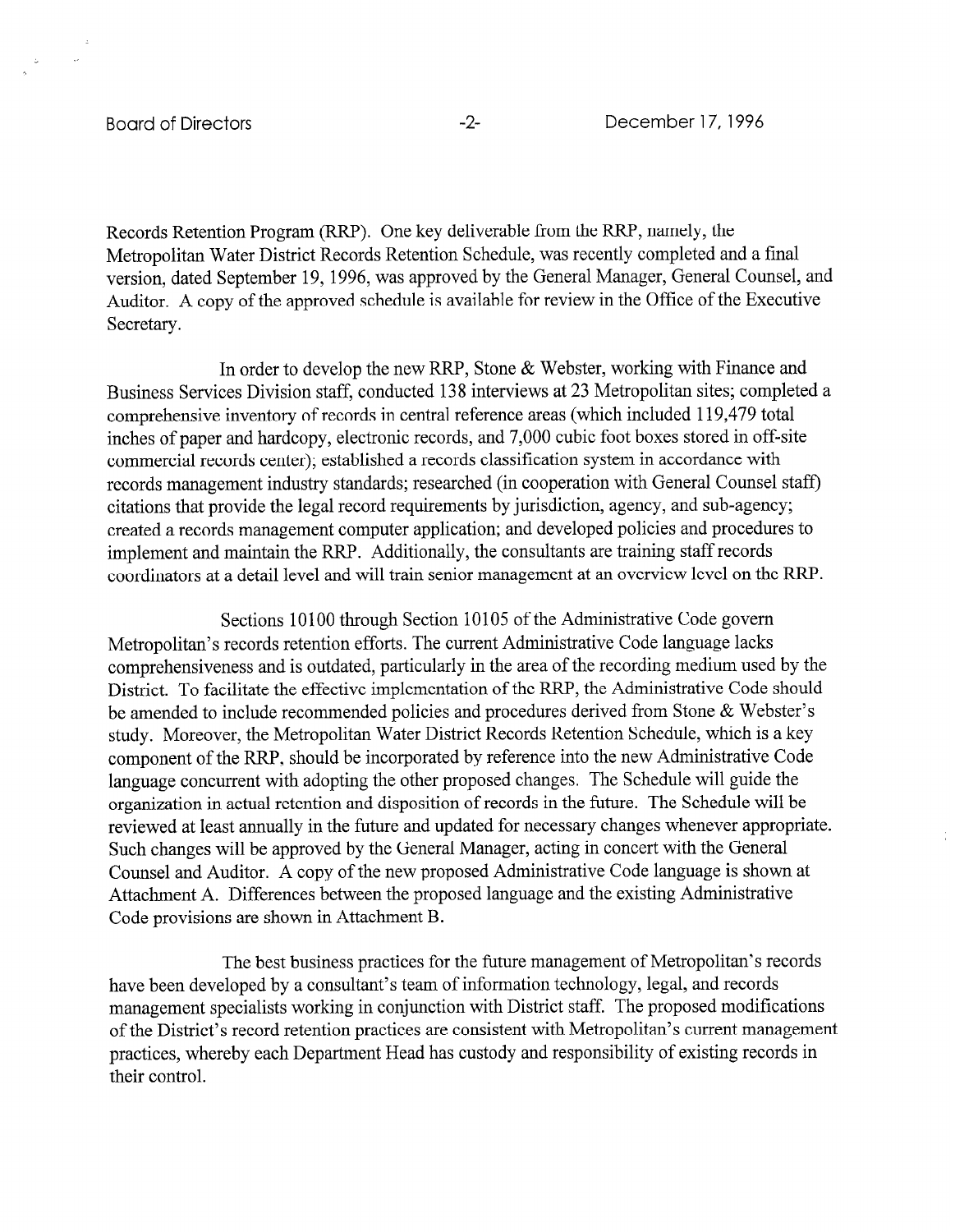The benefits that will be derived from the Records Retention Program are as

follows:

- 1. Minimize use of high cost office space for storage of inactive records.
- 2. Avoid increases in off-site commercial storage costs, by routine destruction of obsolete records.
- 3. Improved litigation support because of more organized records for review during the discovery process and better indexes for records retrieval.
- 4. Minimization of potential exposure or liability against the District during litigation for records destruction, through use of an approved retention schedule as a part of the "normal course of business".
- 5. Provide common terminology and clear guidance to District personnel for management of records.
- 6. Avoid additional expenditures for electronic storage media (diskette, hard disks, tapes) by deleting obsolete electronic records and reusing the media.
- 7. Reduce retrieval time of information by reducing volume to be searched. An Electronic Document Management System could further reduce the retrieval time.
- 8. Obsolete records equivalent to 256 file cabinets will be dispositioned from active file areas. These 256 file cabinets will then be available for reuse if they meet current safety standards.
- 9. Elimination of old unsafe file cabinets will potentially reduce risk of liability.

The RRP also interacts effectively with the District's current efforts to automate its document management processes including an Electronic Forms Pilot Project. With the exception of vital and historical records, most records can be stored in alternative media, such as electronic media or microfilm, at the discretion of the Department Head. As cited previously, these approaches will reduce the cost and space demands of storing and filing paper records.

Finally, the creation of a computerized application to manage the District's document retention practices represents a potential business development opportunity. Staff is currently working on a licensing agreement with the consultant to market the product. The application program will be licensed to water districts and other interested parties in exchange for a fee or reciprocal services.

DKM

Attachments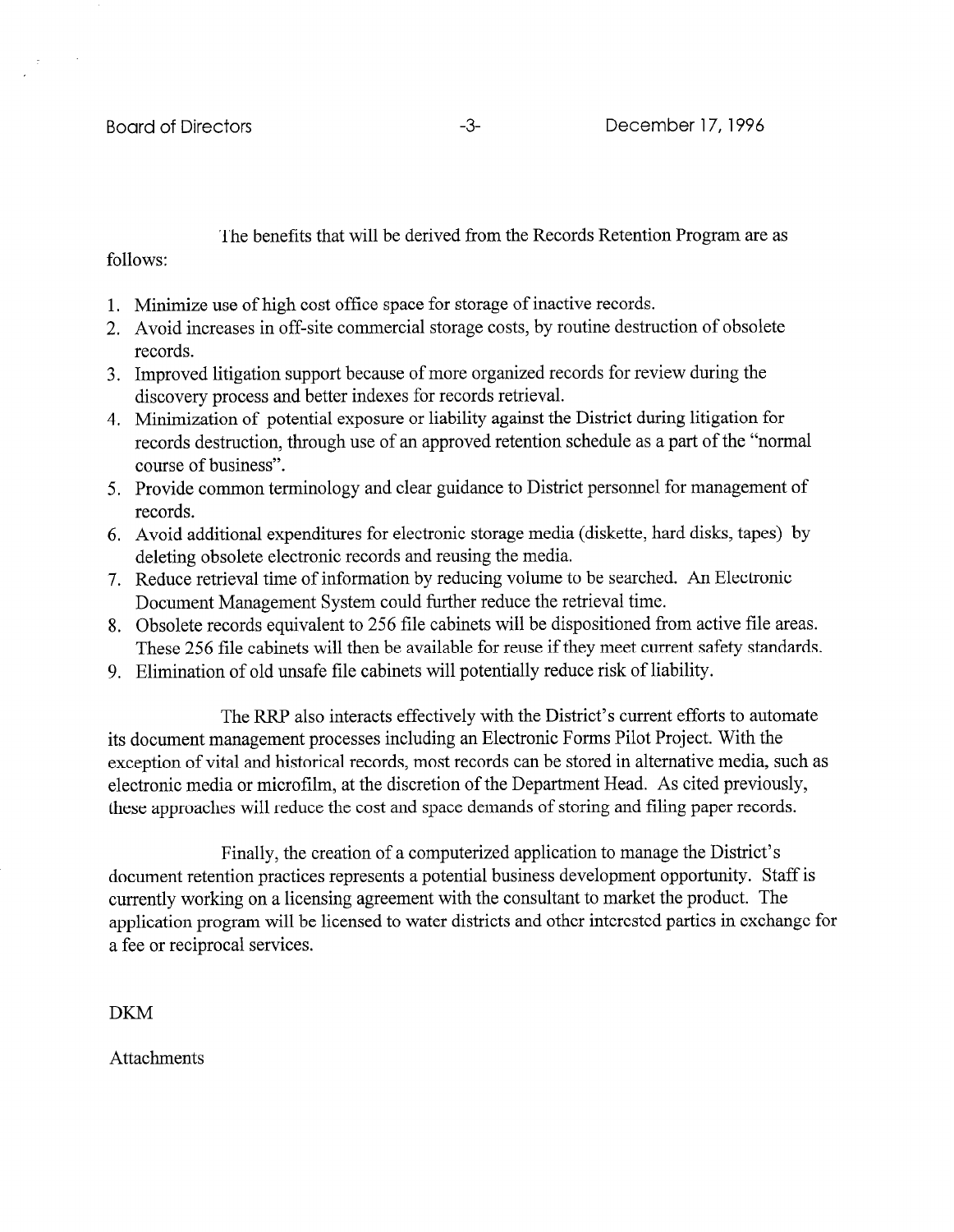## Division X

#### RECORDS

| Chapter |                                      | Sec.  |
|---------|--------------------------------------|-------|
|         | Retention and Disposition of Records | 10100 |
|         | Inspection of Records                | 10200 |

## Chapter 1

#### RETENTION AND DISPOSITION OF RECORDS

Sec.

| 10100. | Retention and Disposition of Records |  |  |
|--------|--------------------------------------|--|--|
|        |                                      |  |  |

10104. Custodian of Records

10106. Media Type

#### 8 10100. Retention and Disposition of Records

The General Manager, acting in concert with the other department heads, shall have a Metropolitan Water District Records Retention Schedule prepared which shall govern the retention and disposition periods for all official District records. This Schedule shall be reviewed at least annually and updated periodically as required or deemed necessary by executive management. Preliminary drafts (including notes, working papers, memoranda and other documents) accumulated in preparation of an official District record shall be destroyed when the record is prepared in final form, adopted or otherwise formalized, unless the preliminary draft or related documents have significant and lasting historical, administrative, engineering, legal, audit or fiscal research value.

## § 10104. Custodian of Records

Each Department Head shall be the custodian for official District records under his department's responsibility and control. The Department Head shall ensure that classes of records under his responsibility and control are periodically disposed of in accordance with the provisions of the Metropolitan Water District Records Retention Schedule.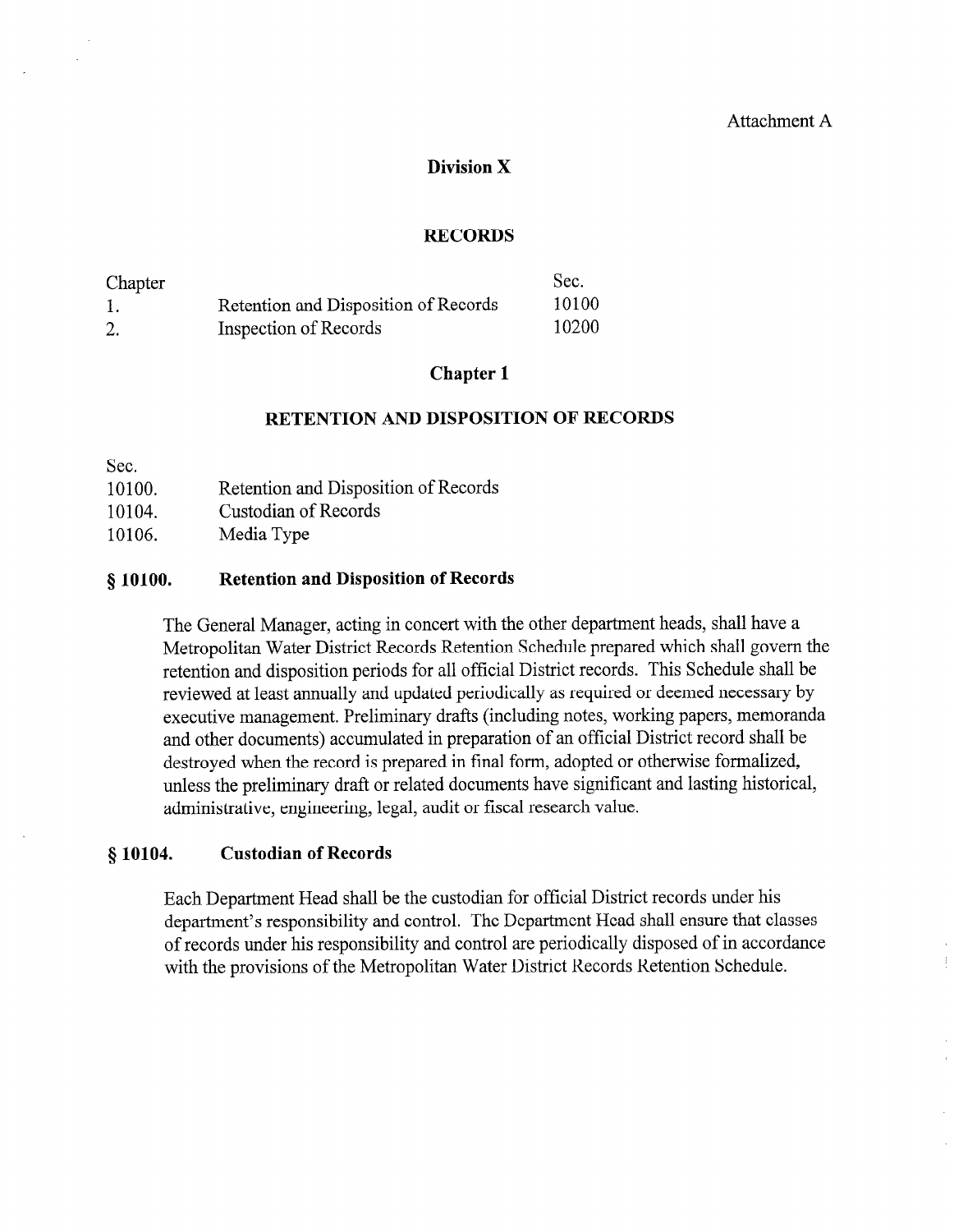#### 8 10106. Media Type

 $\Delta \phi = 0.1$ 

Each Department Head shall determine the records media type (paper, microform, electronic, etc.) for retention purposes for official District records under his department's responsibility and control. Any written records which are converted to an alternative storage media, in accordance with the requirements in California Government Code section 60203, may be subject to destruction. Each official record shall be stored in only one media type, unless designated vital or historical. Records designated vital shall be retained in their original form and historical records shall be retained in paper form.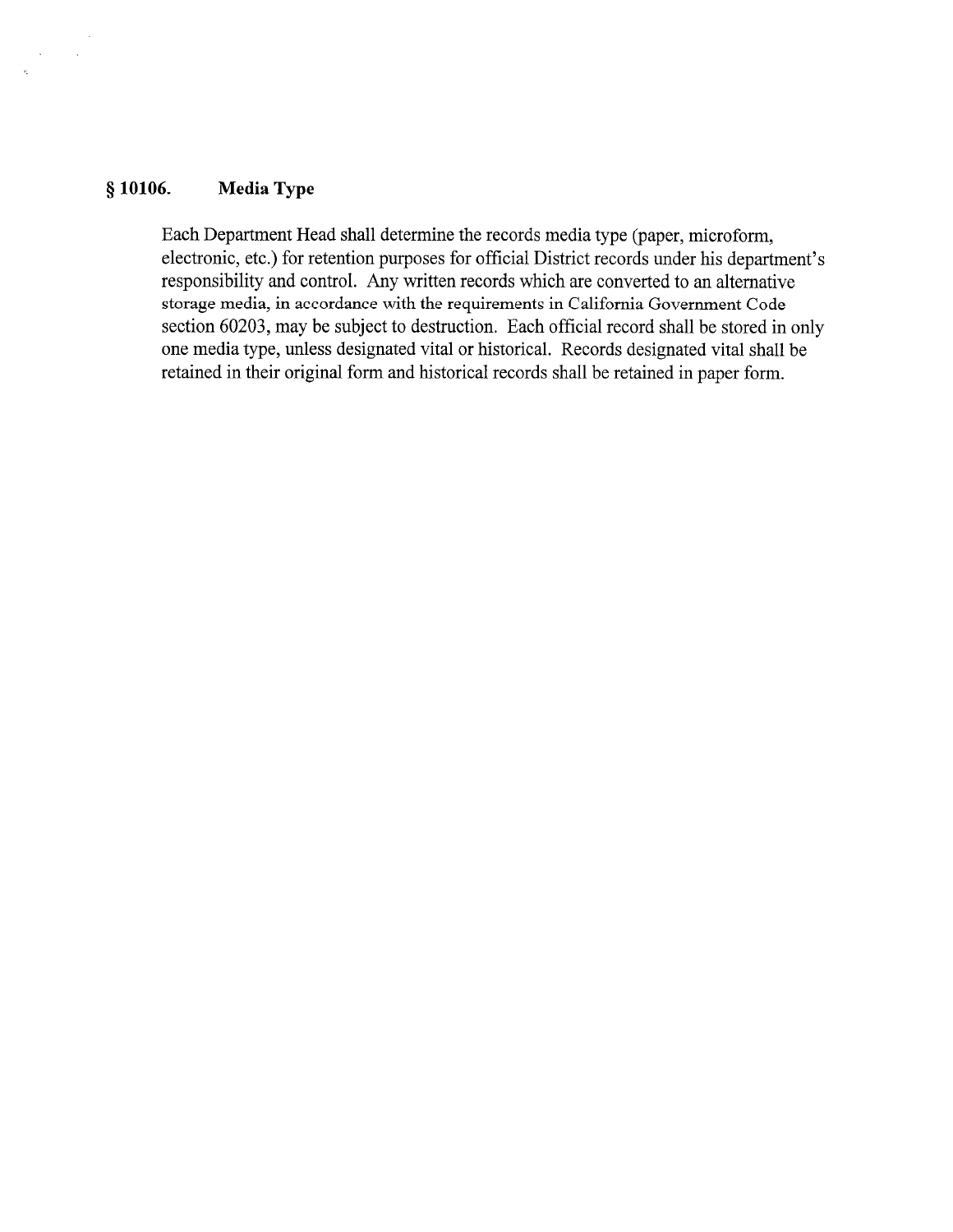#### Attachment B

#### Division X

#### RECORDS

| Chapter |                                                   | Sec.  |
|---------|---------------------------------------------------|-------|
|         | Retention and Distribution Disposition of Records | 10100 |
|         | Inspection of Records                             | 10200 |

## Chapter 1

## RETENTION AND DISTRIBUTION DISPOSITION OF RECORDS

Sec.

 $\sigma_{\rm c}$ 

| Permanent Retention and Disposition of Original Documents Records         |
|---------------------------------------------------------------------------|
| Destruction of Original Documents Where Microfilming                      |
| <b>Is Required Repealed</b>                                               |
| Destruction of Original Documents Where Prior                             |
| Microfilming Is Not Required Repealed]                                    |
| Destruction of Original Documents After Specified Waiting Period,         |
| Where Prior Microfilming Is Not Required Repealed]                        |
| Custodian of Records                                                      |
| Destruction of Recordings of Telephone and Radio Communications-Repealed] |
| Media Type                                                                |
|                                                                           |

#### § 10100. Permanent Retention and Disposition of Original Documents Records.

The following records shall be retained permanently in their original form:

(a) Resolutions, ordinances and orders of the Board;

(b) Minutes of meetings of the Board;

(e) Records that are determined by an executive officer of the District to be of very significant and lasting historical, administrative, engineering, legal, fiscal or research value;

(d) Records required by law to be filed and preserved as advised by the General Counsel.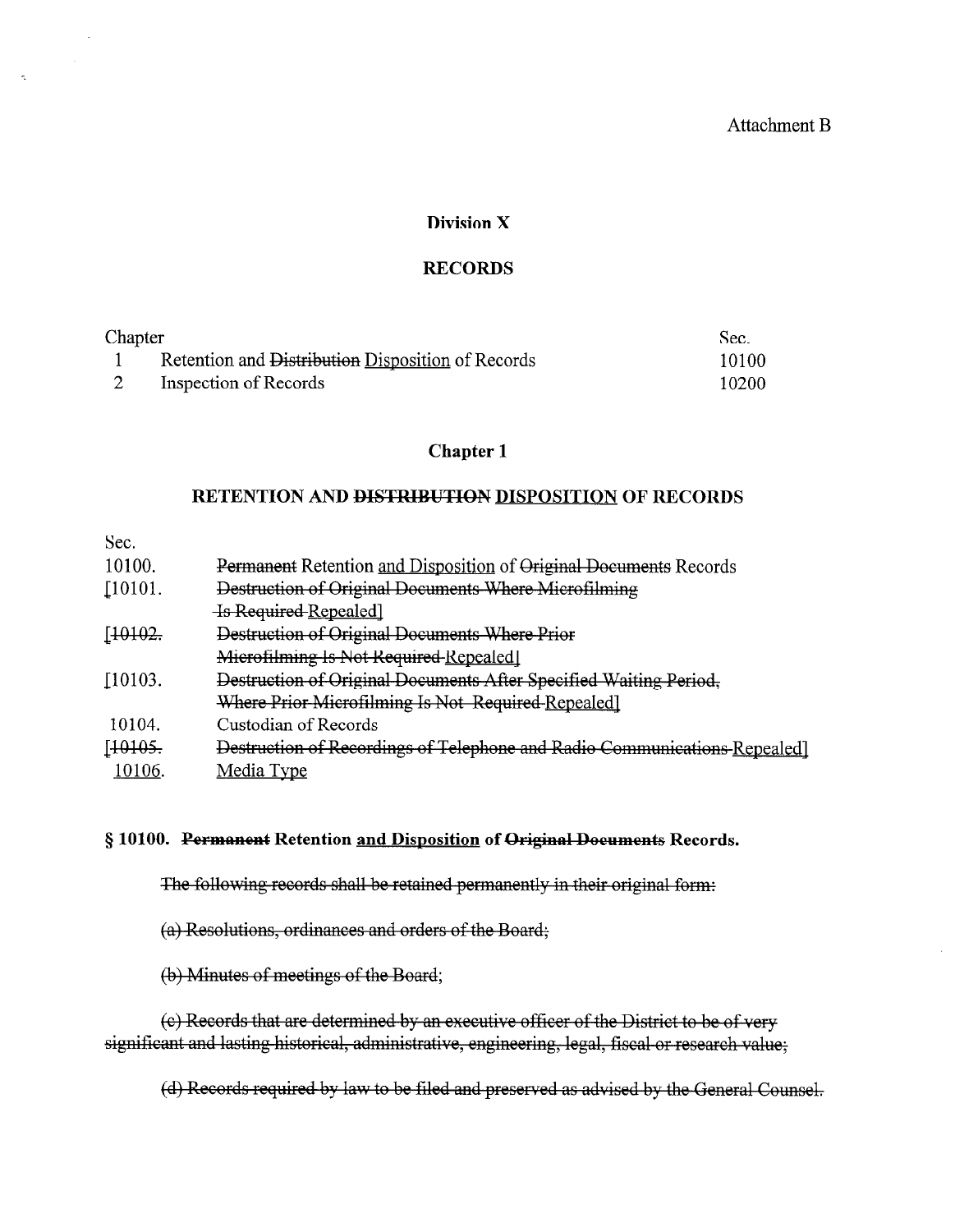The General Manager, acting in concert with the other department heads, shall have a Metropolitan Water District Records Retention Schedule prepared which shall govern the retention and disposition periods for all official District records. This Schedule shall be reviewed at least annually and updated periodically as required or deemed necessary by executive management. Preliminary drafts (including notes, working papers, memoranda and other documents) accumulated in preparation of an official District record shall be destroyed when the record is prepared in final form, adopted or otherwise formalized, unless the preliminary draft or related documents have significant and lasting historical, administrative, engineering, legal, audit or fiscal research value.

#### Destruction of Original Documents Where Microfilming Is Required  $$10101-$

The following records may be destroved at any time provided they are first microfilmed in accordance with the requirements of Government Code Section 60203:

(a) Records received pursuant to state statute as advised by the General Counsel:

(b) Financial records summarizing the financial status of the District;

(e) Records affecting title to land or liens thereon;

(d) Oaths of office and related materials depicting the authenticity of the appointment of any of the directors or executive officers of the District:

(e) All canceled checks for payment.

(f) Any records not otherwise provided for in this chapter.

#### § 10102. Destruction of Original Documents Where Prior Microfilming Is Not Required.

The following records may be authorized for destruction at any time without prior microfilming:

(a) Canceled coupon sheets removed from registered bonds may be authorized for destruction by the General Manager;

(b) Rough drafts, notes and working papers accumulated in preparation of a communication, study or other document unless of a formal nature contributing significantly to preparation of a document representing the work of any department of the District: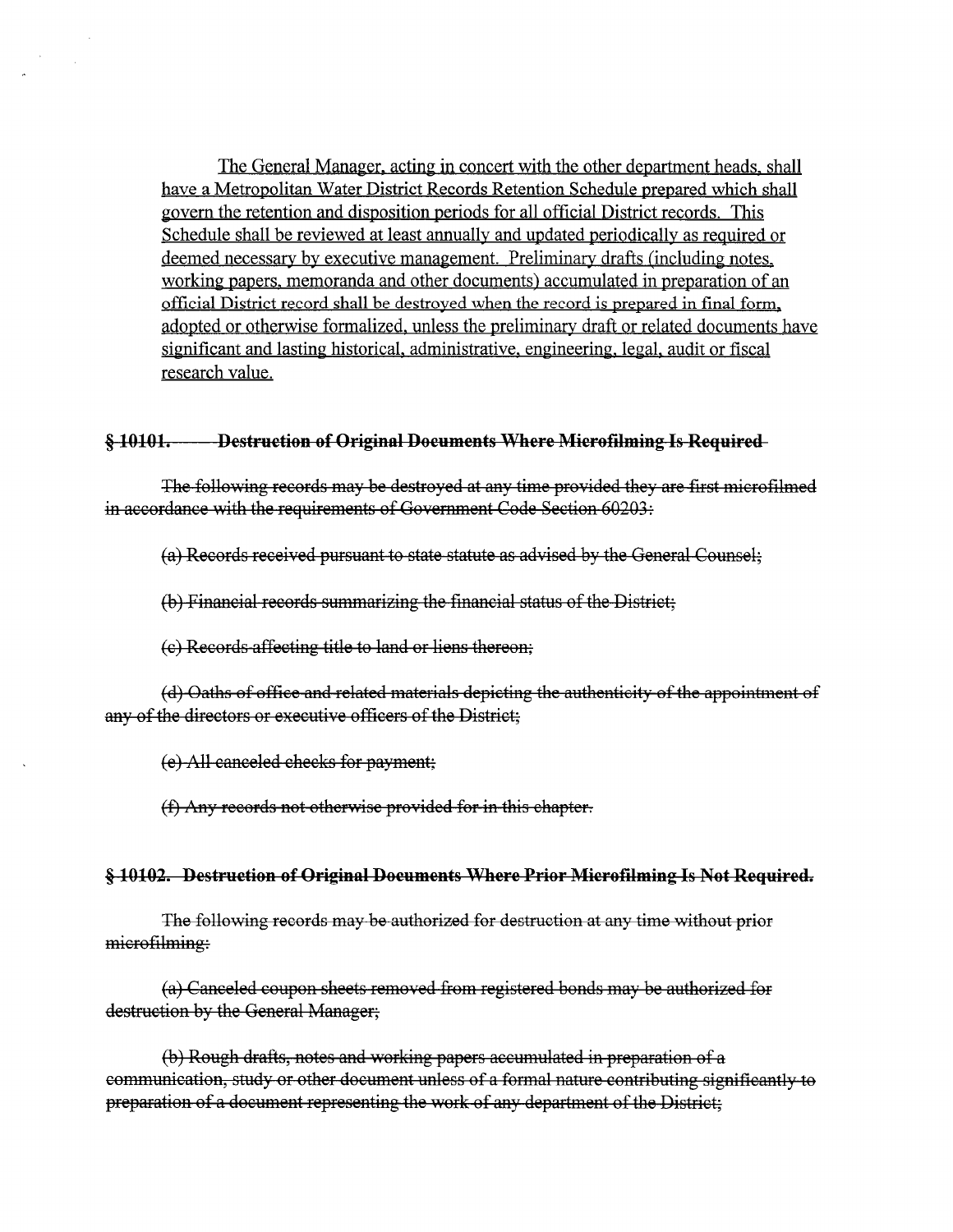(e) Cards, listings, nonpermanent indices, other papers used for controlling work and transitory files including letters of transmittal, suspense letters and tracer letters;

(d) Duplicate records, after the officer or employee authorizing destruction of a record is eertain that the original record or at least one copy thereof is available within the District;

(e) Any records, other than those included in Sections 10100, 10101 or 10103, whose content is substantially found in another record.

## **§ 10103. Destruction of Original Documents After Specified Waiting Period,** Where Prior Microfilming Is Not Required.

The following records may be authorized for destruction without prior microfilming, after initial retention in their original form for the minimum time period specified hereinafter:

(a) Six months - Matured, paid and canceled District coupons and bonds, the retention period beginning on the date of payment;

(b) One year – Shorthand notebooks, stenotype records, recording tapes and keys to tapes of Board or Board committee meetings informational videotapes prepared for the Board or Board committees:

 $(e)$  Two years:

(i) Treasurer's daily summary;

(ii) Interest and redemption vouchers supporting Treasurer's checks issued for the payment of interest and redemption of District bonds and coupons;

(iii) Unaccepted bids or proposals for construction.

 $(d)$  Five years:

(i) Paid vouchers with attached documents;

(ii) Reports of collections and reports of disbursements from special deposits;

(iii) Records created for a specific event or action, the retention period beginning on the date the event or action was completed and to be extended if there is pending or anticipated litigation involving the records;

(iv) Any records not otherwise provided for in this Chapter.